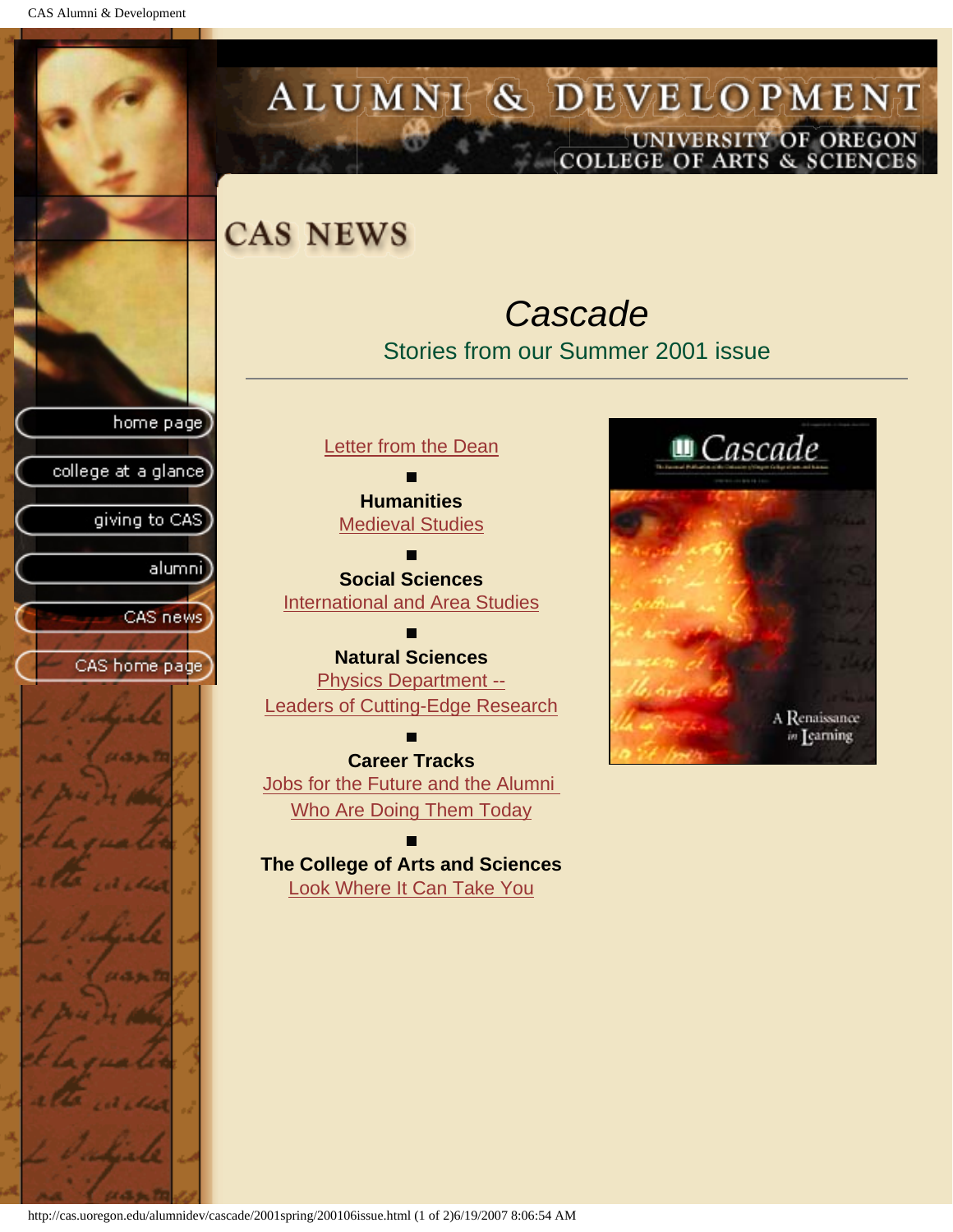college at a glance

giving to CAS

alumni

CAS news

CAS home page

# <span id="page-1-0"></span>ALUMNI & DEVELOPMENT UNIVERSITY OF OREGON<br>COLLEGE OF ARTS & SCIENCES

**CAS NEWS** 

## Letter from the Dean



**By Joe Stone** *Dean of Arts and Sciences*

Extraordinary contributions throughout the ages have helped form the world we know today. One period that stands out for its particularly vigorous artistic and intellectual activity is the Renaissance, which helped mark the movement between medieval and modern times in the Western world.

The Renaissance, which literally

means rebirth, prepared the ground for the thinkers and scholars of the seventeenth and eighteenth centuries through a series of earth-shaking achievements and discoveries. For example, the invention of the printing press in the fifteenth century began to revolutionize the dissemination of knowledge throughout Europe (though this innovation first began thousands of miles away in China). Medieval translation and study of Greek treatises on mathematics led to the innovative astronomy of Copernicus and Kepler. By the end of the sixteenth century, Galileo had taken the crucial step of applying mathematical models to the subject matter of physics. New empirical knowledge derived from explorations beyond Europe helped transform human understanding of geography.

We chose "A Renaissance in Learning" as the theme of this issue because in the College of Arts & Sciences, we, too, seek to nurture a climate of discovery, knowledge and understanding. The University of Oregon has long fostered an environment in which ideas count, one where our faculty and students can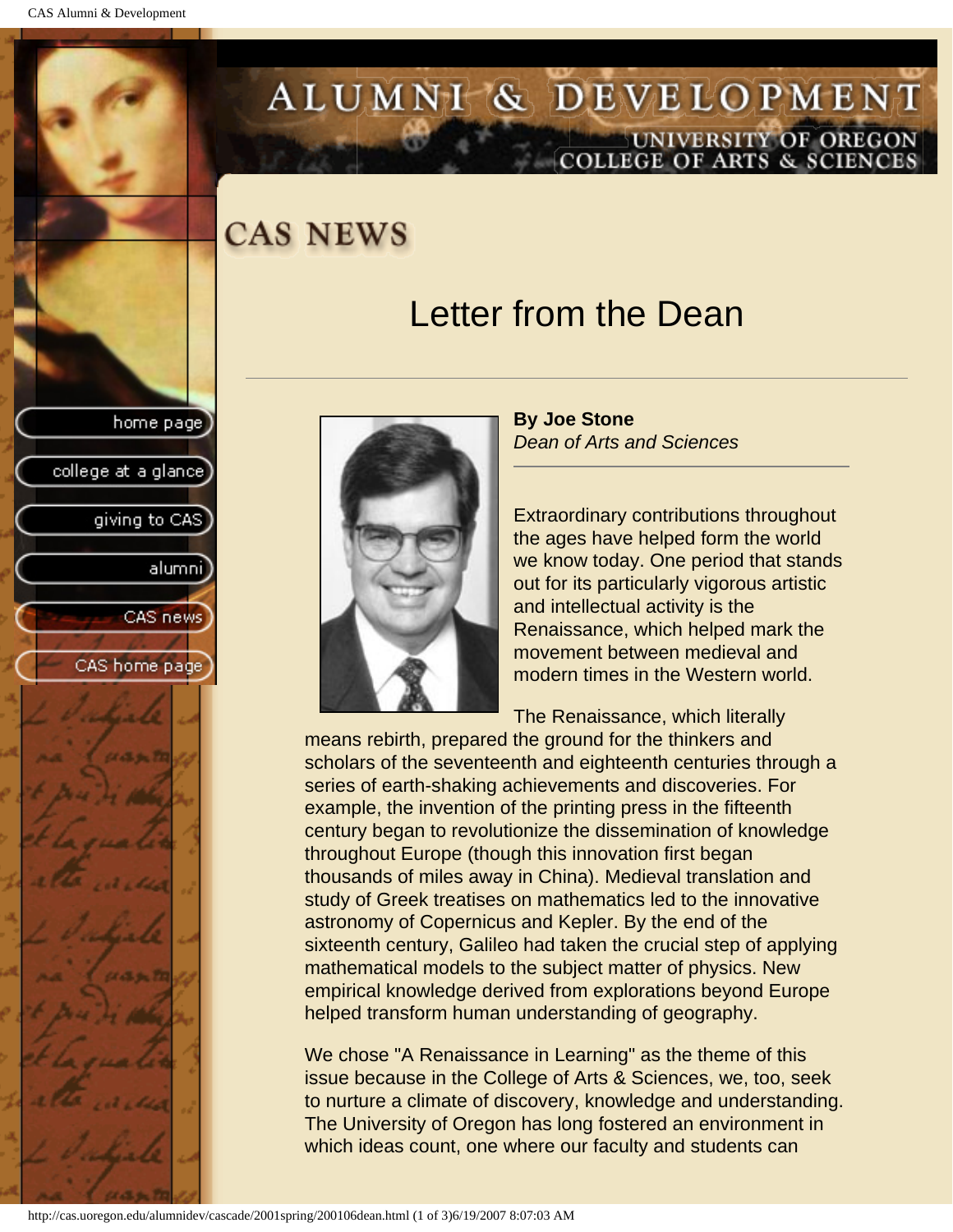

pursue the higher ideal associated with advanced learning. This environment is grounded in a profound commitment to inquiry and research and to the development of curriculum that reflects new knowledge and understanding.

As you read this issue of Cascade, you will learn about some of the ways in which our liberal arts faculty and students are continuing to expand upon the universe of knowledge that shapes our world. In the humanities, students of medieval studies, for example, piece together the literature, history and art of the Middle Ages. Through the recent creation of an International Programs Council, students and faculty in the social sciences have increased opportunities to explore crosscultural communication and a wide range of international and global issues. In the natural sciences, research conducted in the physics department ranges from very fundamental questions to work that spawns new high-technology companies. And, you will see in our alumni profiles that the renaissance in learning does not stop at graduation, but extends to the ways in which graduates continue to learn and apply their skills to new and complex problems. It is precisely this "renaissance in learning" that contributes to the richness of life and professional success characteristic of liberal arts graduates.

According to Leonardo Da Vinci, "The desire to know is natural to good men." At the UO, we have taken these words to heart as we help today's women and men prepare to be citizens of the world. By recognizing the diverse origins from which knowledge and progress spring and by striving to expand knowledge and wisdom, we hope to shape a better future for all.

Photo by Jack Liu

**COLLEGE OF ARTS AND SCIENCES University of Oregon** 

**COMMUNICATE INNOVATE LEAD** 

1245 University of Oregon • Eugene, OR • 97403-1245 (541) 346.3950 • FAX (541) 346.3282 • alumnidev@cas.uoregon.edu

Copyright © 2001 University of Oregon

Updated June 18, 2001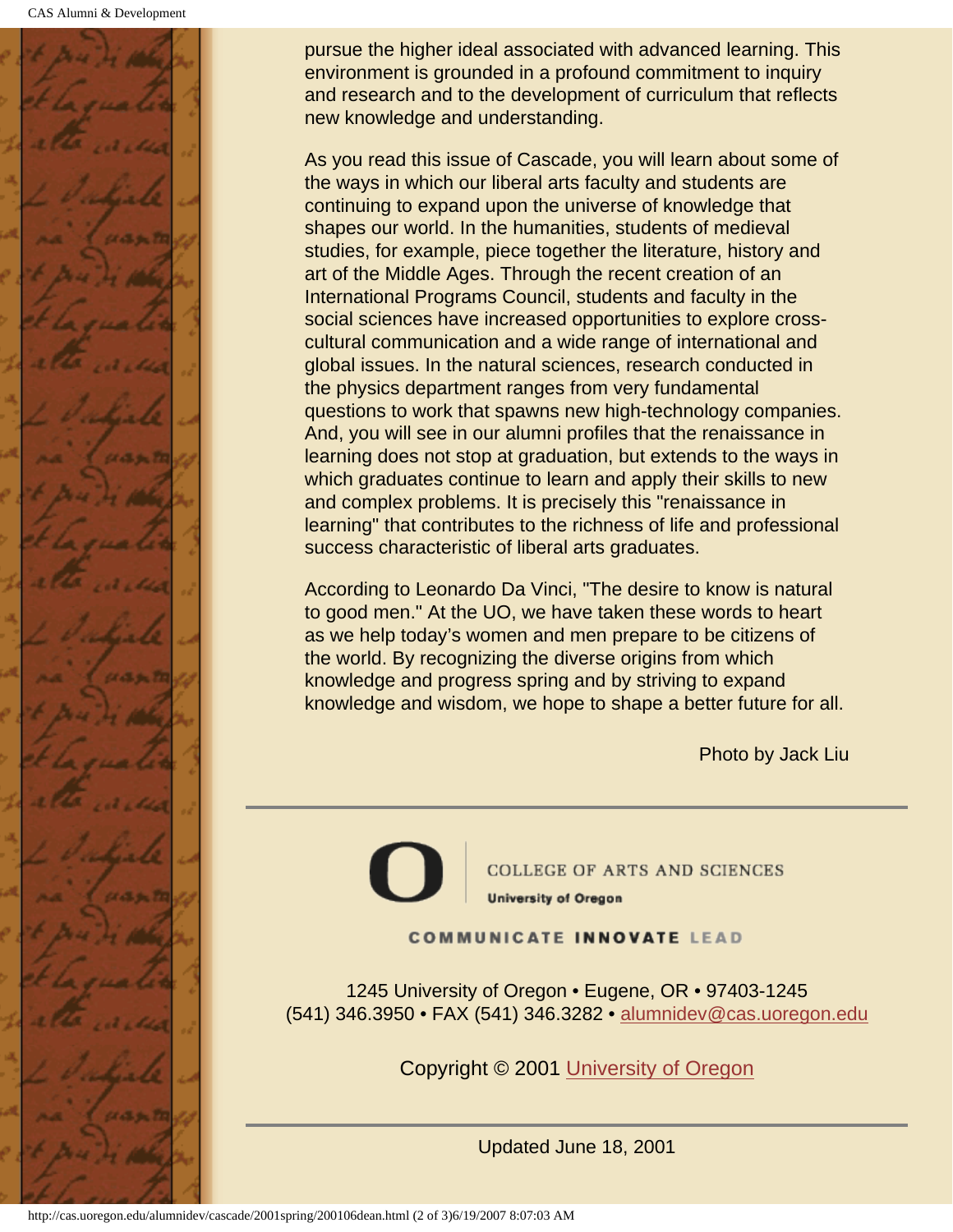college at a glance

giving to CAS

alumni

CAS news

CAS home page

# <span id="page-3-0"></span>ALUMNI & DEVELOPMENT UNIVERSITY OF OREGON<br>COLLEGE OF ARTS & SCIENCES

**CAS NEWS** 

### Medieval Studies Exploring What It Means to be Human



Professor Martha Bayless and students examine a collection of medieval manuscripts.

JoAnn Durfee loves to solve puzzles. That's one thing that drew her to the University of Oregon Medieval Studies Program. Piecing together the literature, history and art of the medieval period, she says, is one path to solving the mystery of what it means to be human.

"I have always loved connecting the dots, finding patterns, finding the hidden picture no matter how complex, and revealing the essence of the design," says

Durfee, who returned to school at age fifty to complete her undergraduate degree. "I like to connect the dots of being human -- thoughts, artifacts, dreams, history -- their connections may explain why people know that they are human, feel human, care that they are human."

Durfee was also impressed with the program's director, Martha Bayless. "She represents a whole department that seems excited by what it's doing, enjoys working together, and is very accessible to a student who has questions."

Bayless, a graduate of Cambridge who specializes in medieval literature and humor, brims over with enthusiasm for the program she took over in the fall of 1999. "It offers a different perspective on life -- it's us but not us," she says. "At the same time, it's like going to a foreign country, only this is traveling in time."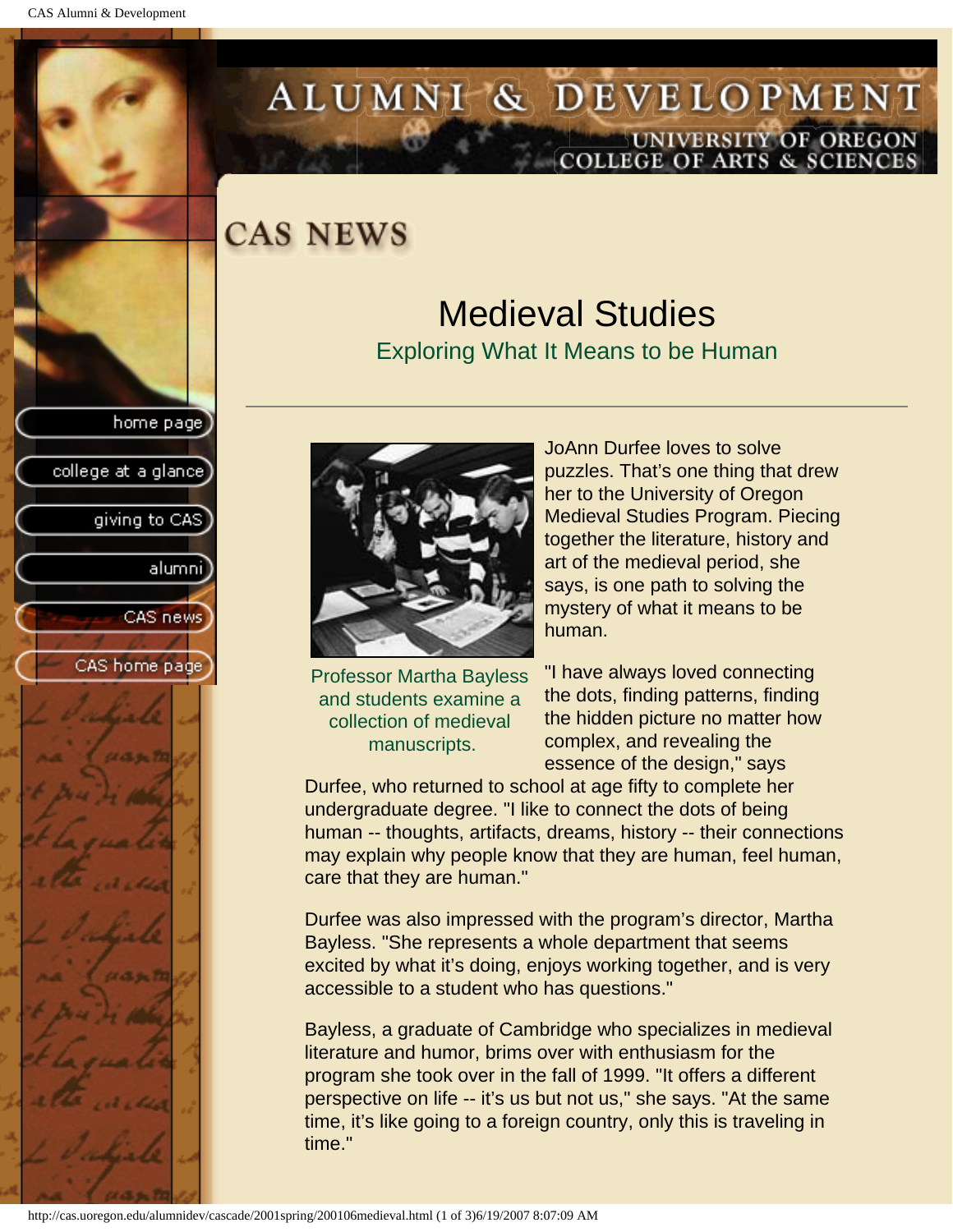

Indeed, medieval studies offers a wider view of culture than most liberal arts majors do. Instead of focusing on one subject, it combines history, philosophy, religion, languages, anthropology, art history, political science and geography. As the program's web page boasts, "Your studies could include Icelandic sagas, troubadours, castles and cathedrals, and the Crusades."

"It is, in a sense, the ultimate liberal arts education here, founded on the Classics and foundational for the modern world," says Jim Earl, professor of English and a former director of the program.

Twenty-three faculty members from eleven departments participate in the Medieval Studies Program. The program currently enrolls twenty-one students (fourteen majors and seven minors), who are required to take twelve related courses from at least three departments. There is no official graduate program, but the English department offers a structured emphasis in medieval studies for Ph.D. candidates, and students can pursue an interdisciplinary master's degree with an emphasis on the medieval period.

The program features special events throughout the year, such as poetry readings, Medieval Day, a recital of Chaucer's "Miller's Tale," and the Medieval Film Series. It also offers studyabroad opportunities at the University of East Anglia in England and the University of Aberdeen in Scotland. Next year, Bayless hopes to offer a summer course on the preserved medieval city of York, England. Students would study the history and literature of the fourteenth-century city, then travel there to see its streets, castles and cathedrals.

Bayless does not hesitate to compare the UO's program with leading departments at Harvard, the University of Toronto or Notre Dame. The UO's intimate learning environment sets it apart, she says. Undergraduate classes typically have fewer than ten students, compared with forty-plus at Harvard and elsewhere. That has fostered a close-knit community where faculty members feel comfortable hosting students at their houses.

Steven Shurtleff '95, an alumnus of the program, went on to earn a master's degree from Cornell University. "The quality and number of professors at the UO, for such a small school, is amazing," he says. "The program here is definitely on a par with Cornell in terms of quality of professors." Shurtleff, a freelance sculptor, still frequents the UO campus, occasionally teaching a course on the literature of King Arthur.

Graduates of the Medieval Studies Program go on to a variety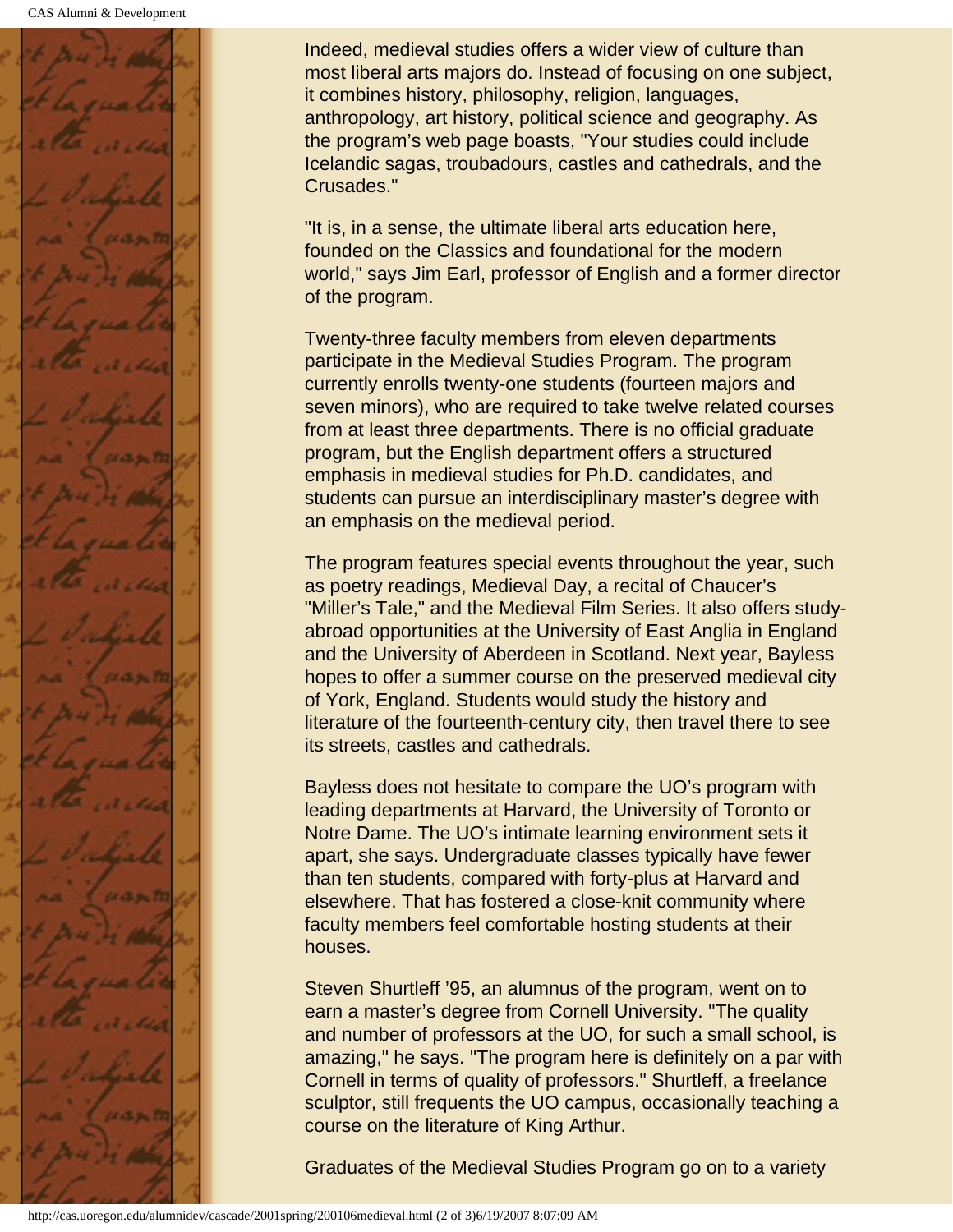

of careers. As with other liberal arts degrees, the program teaches students how to think and make sense of the world - valuable skills in almost any profession.

For Bayless, one of the rewards of leading the program is unraveling the mysteries of the medieval period and making it accessible to new generations of students. "A lot of students come in with Arthurian interests, but they're intimidated by the literature at first," she says. "But in the end, 95 percent of them say they love Chaucer."

For more information about the Medieval Studies Program, visit: <http://darkwing.uoregon.edu/~midages>.



**COLLEGE OF ARTS AND SCIENCES University of Oregon** 

#### **COMMUNICATE INNOVATE LEAD**

1245 University of Oregon • Eugene, OR • 97403-1245 (541) 346.3950 • FAX (541) 346.3282 • alumnidev@cas.uoregon.edu

Copyright © 2001 University of Oregon

Updated June 18, 2001

 **UO HOME ADMISSIONS FINANCIAL AID CAS HOME SEARCH**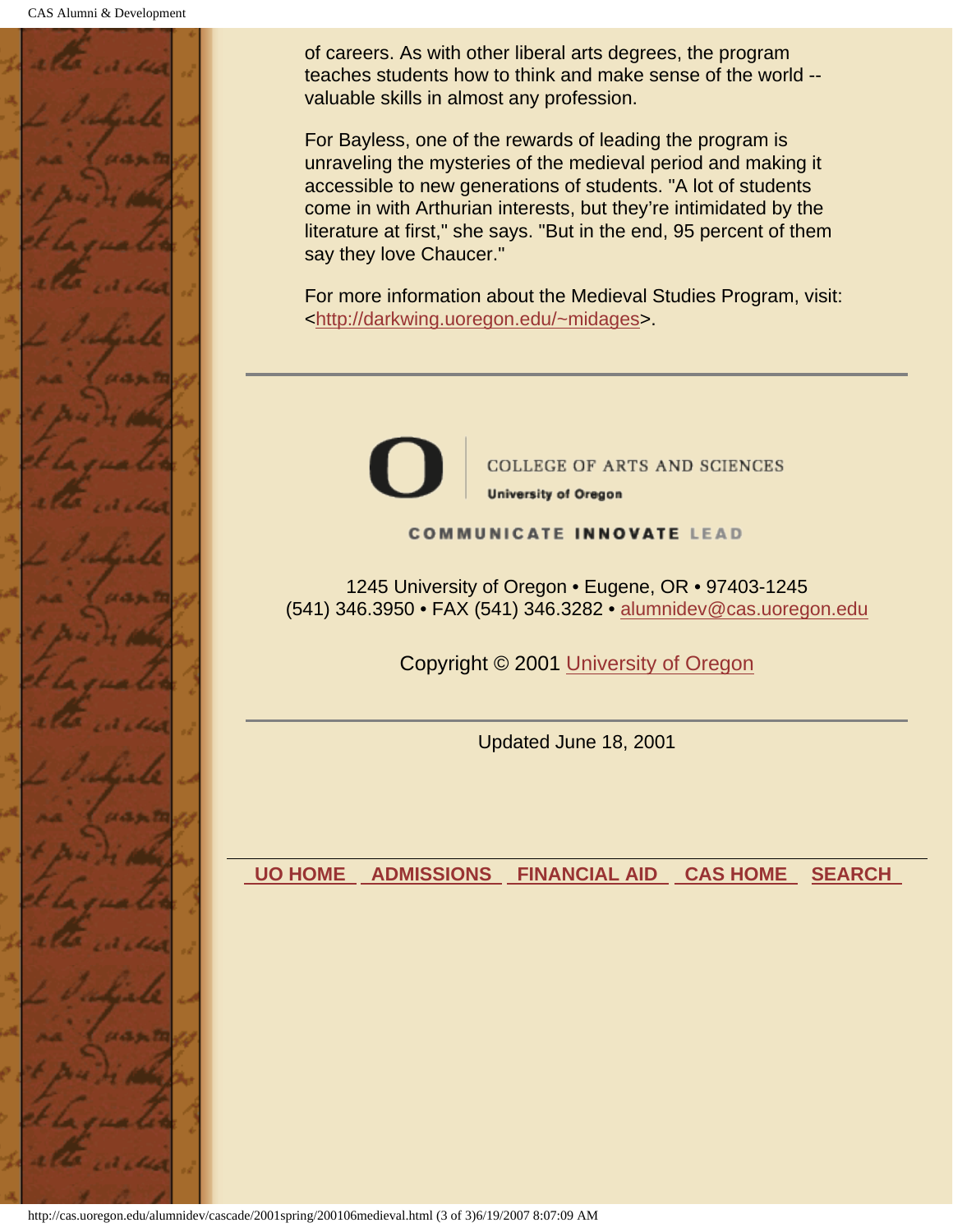CAS Alumni & Development

<span id="page-6-0"></span>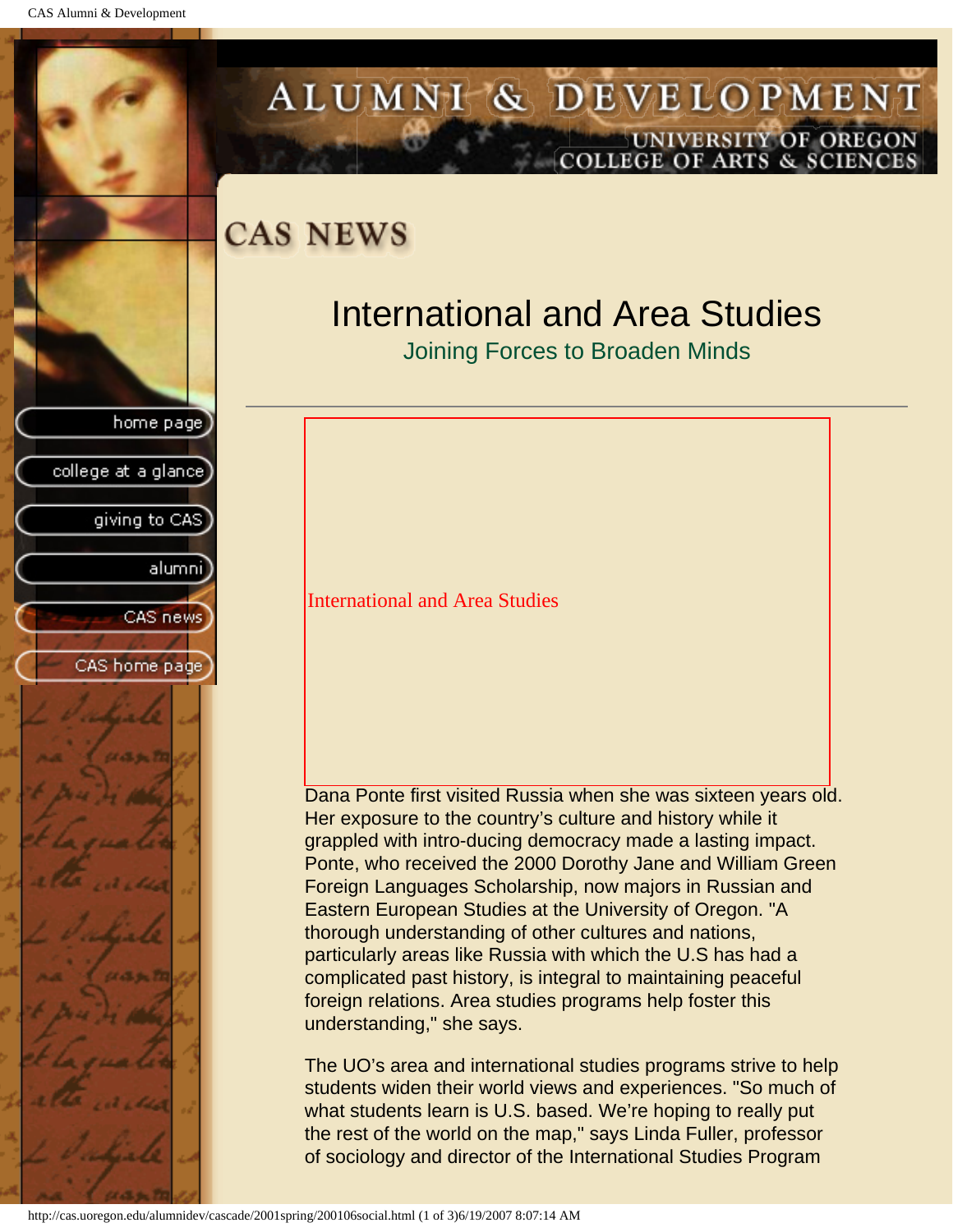

(ISP). Students interested in expanding their world knowledge now can start at just one place, thanks to the recently formed International Programs Council (IPC).

The IPC began in the spring of 1998 when program representatives for Asian Studies, Latin American Studies, European Studies, International Studies, and the Russian and East European Studies Center (REESC) met to discuss departmental cross-campus moves. They proposed to consolidate the programs by creating one central office and entity -- the IPC. Last fall, the IPC moved into 175 Prince Lucien Campbell, where information about all five programs is housed. Pending the approval of the State Board of Higher Education, the IPC hopes to become known as the University of Oregon Center for International and Area Studies.

"We want to protect what is unique and distinct about each program, but we want to explore every opportunity for constructive interrelationships," says professor Alan Kimball, who is the IPC chair and director of REESC. He says the new arrangement offers the programs the opportunity to share resources such as office staff, web site maintenance, and advertising materials, whereas previously, programs may have struggled to maintain such resources independently. Working together also provides funding advantages. "When we're talking about scheduling a big event, such as some kind of symposium, we can work cooperatively. When we're applying for grant support for aspects of the life of any one of the units, we can cooperate in strength and reinforce one another," he says.

Linda Fuller agrees that the IPC offers opportunities for interprogram cooperative efforts. "There's more communication between area programs. We knew very little about one another before. We hope now to act more jointly," says Fuller.

The IPC also offers advantages for the nearly 280 undergraduates and 80 graduate students -- including about one-third who are international students -- who work for degrees and certificates within the IPC. The new location will "provide students interested in international studies with a single place to find all the different academic units with international degrees," notes Leonardo García-Pabón, director of Latin American Studies and a recent recipient of the Reinhold Foundation Faculty Support Fund in the Arts and Sciences. Course overlap commonly occurs among international and area studies programs; for example, an international studies student who wants to focus on a Latin American issue can address questions about both programs in one place.

Kelly Baumgartner '97, M.A. '99, would have enjoyed that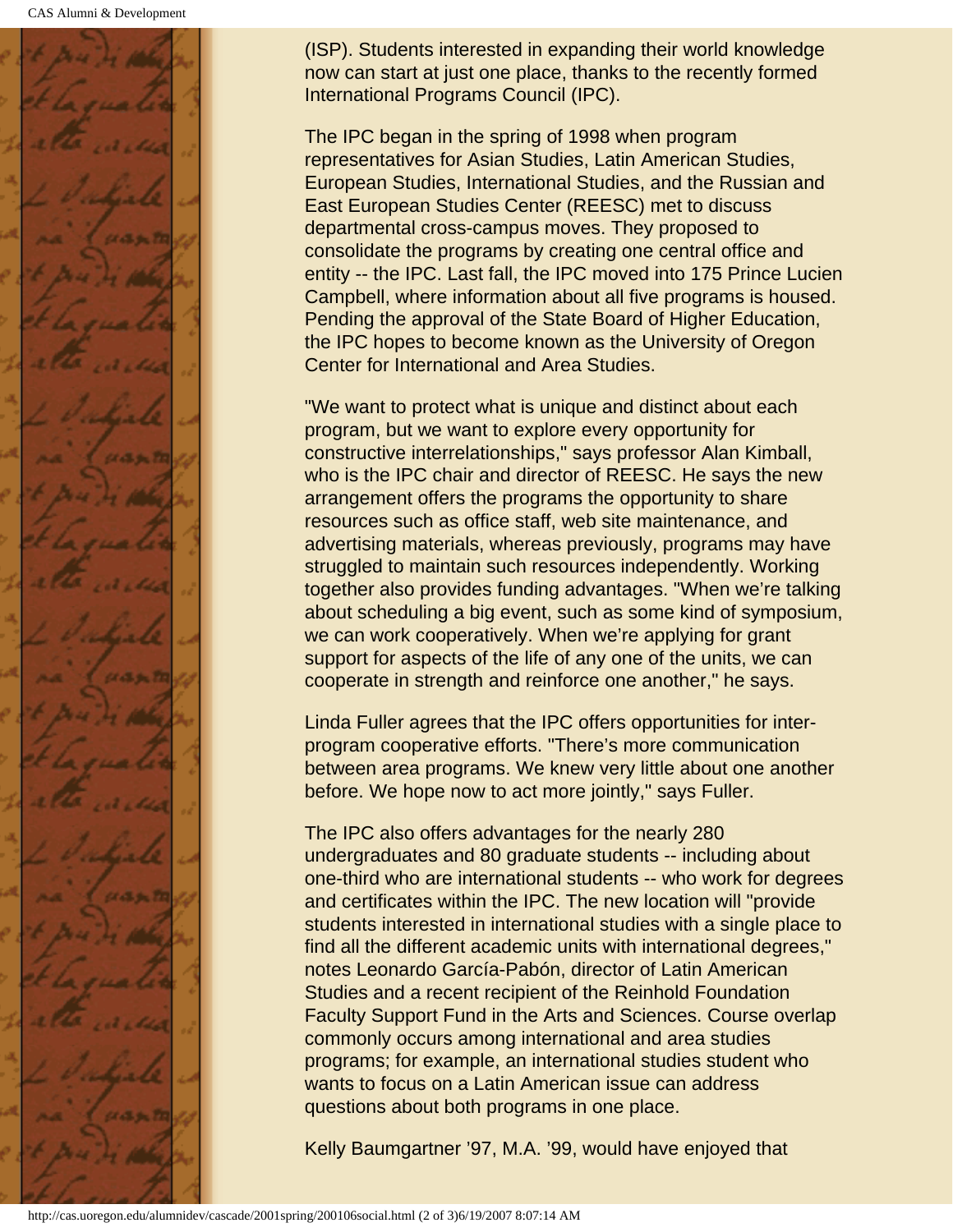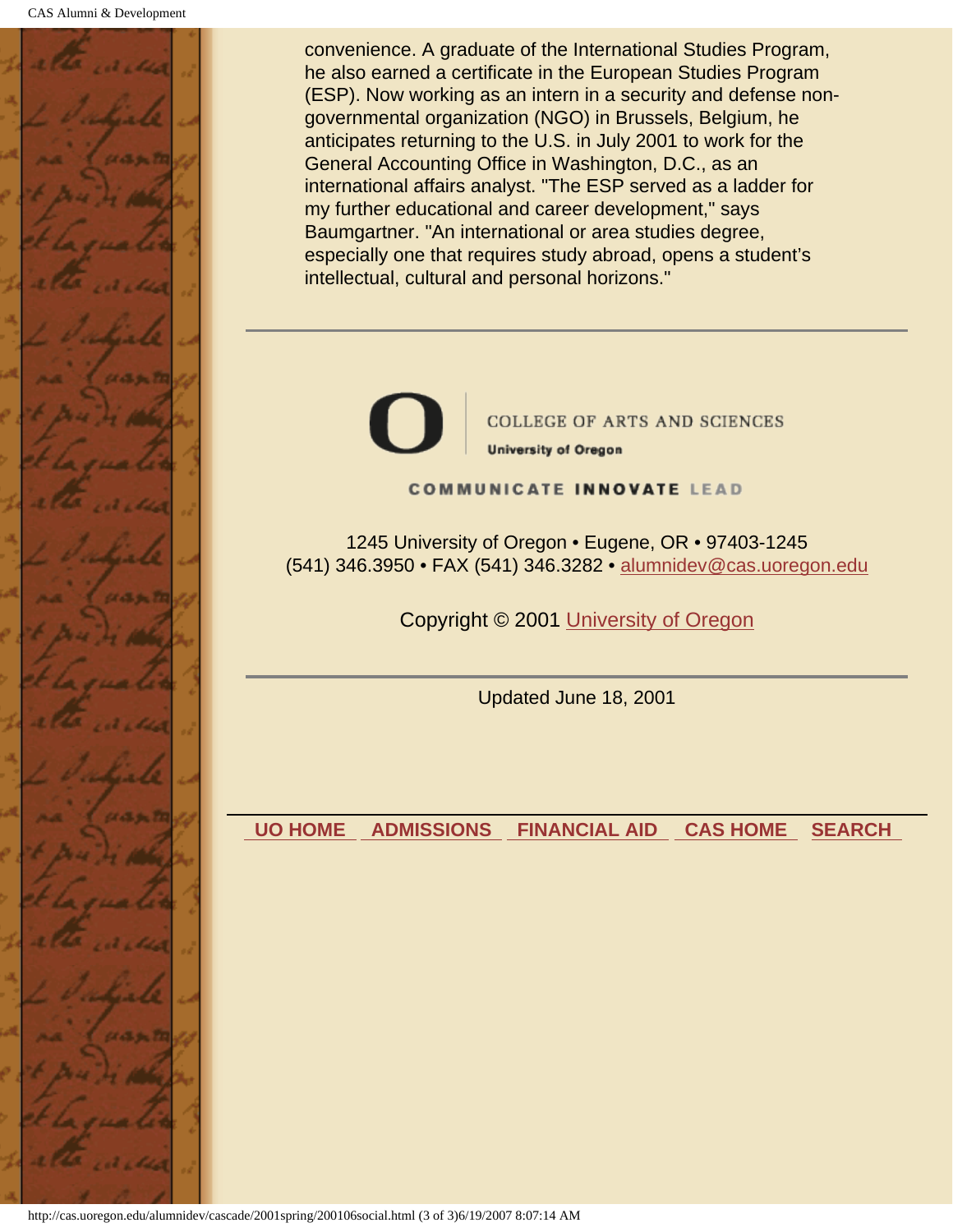college at a glance

giving to CAS

alumni

CAS news

CAS home page

# <span id="page-9-0"></span>ALUMNI & DEVELOPMENT UNIVERSITY OF OREGON<br>COLLEGE OF ARTS & SCIENCES

## **CAS NEWS**

## Physics Department Leaders of Cutting-Edge Research

Even before Archimedes shouted Eureka after discovering the principle of buoyancy while taking a bath over 2000 years ago, physicists have been discovering and describing the natural and physical environment.

The University of Oregon's place in physics history began to emerge with the UO's founding in 1876 when "natural philosophy" comprised both physics and chemistry. In 1879, physics came into its own with the purchase of equipment for a designated laboratory. Today, over 120 years



Dr. Russell Donnelly

later, the Department of Physics thrives on its expanding role in forefront research.

"We're a fundamental forum for knowledge; we make knowledge where it never existed before," says Dr. Russell Donnelly. Although recently retired from thirty-plus years of professorial duties, Donnelly continues as the director for the Cryogenic Helium Turbulence Lab, which focuses on one of the "last unsolved problems of classical physics" -- turbulence. Donnelly, whose specialization is fluid dynamics, is specifically interested in studying turbulence using supercold helium. In 1996, Donnelly and his research team received a \$5 million National Science Foundation grant to develop a lowtemperature apparatus known as a cryostat that has enabled them to produce and investigate turbulent flow at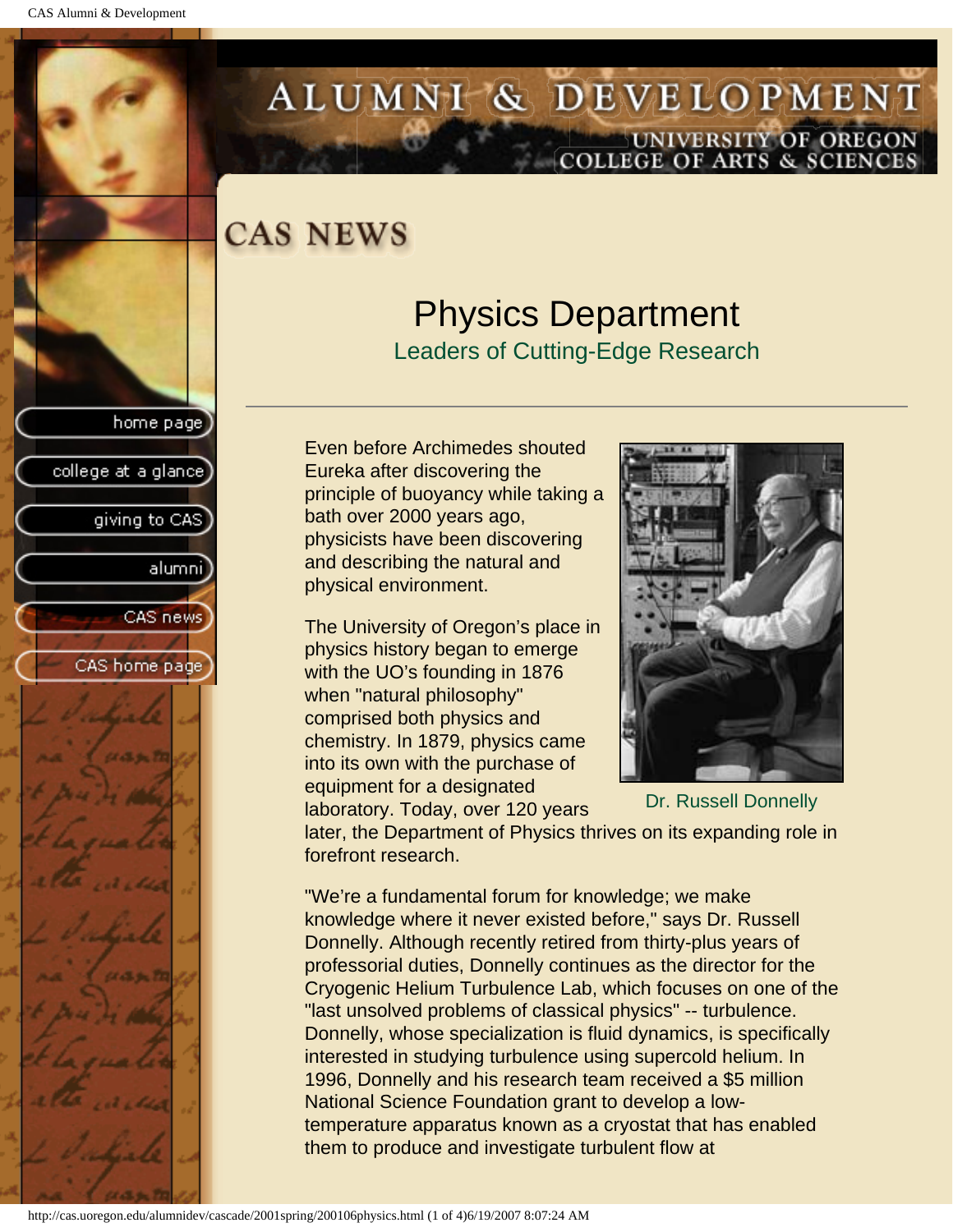

unprecedented levels. "For instance, we have an experiment running downstairs now where the intensity of the turbulence is equivalent to a storm over the Pacific Ocean," says Donnelly.

Aviation and watercraft engineers pay attention to this. "There's very, very little doubt that in the long run for surface ships, submersibles, and aircraft, that these methods will be one of the ways of testing models of future vehicles," says Donnelly.

Upstairs from Donnelly, Associate Professor Richard Taylor researches fractal patterns. Until the discovery in 1977 of fractal patterns by a mathematician, patterns in nature, such as rock striations and coastlines, were assumed to be without order. "The essence of the fractal is that as you zoom in at different mag-nifications, patterns keep on repeating themselves," Taylor says.

Taylor's research is unique in that he has applied his interest in fractal patterns to art using the work of abstract expressionist Jackson Pollock. While some theorists believe that Pollock's patterns were random, Taylor's research shows differently. "If I were to analyze a natural pattern and analyze Pollock's patterns, his are as fractal as nature's," says Taylor, who also holds a master's degree in art theory and paints abstract works. By using a computerized analysis of fractal patterns, Taylor's research could help prove whether or not a Pollock painting might be a fake -- a determination that could change the value of a painting from \$40 to \$40 million.

Taylor's studies also extend into semiconductor research, where electricity is conducted through super-cooled, microscopic devices many times smaller than a human eyelash. "Fractals in nature are not in controlled environments, so it's a very passive observation. With semiconductors, we induce fractals and then can change aspects because it is in a controlled environment and we can study the response," he says. Taylor's research on fractals also has implications for other fields, such as medicine where analyzing fractal patterns can help with tumor analysis, or psychology, where such patterns can provide insight into human behavior.

CAS Associate Dean of Natural Sciences Nilendra Deshpande believes some of the physics department's strongest areas, in addition to those of Donnelly and Taylor, are high-energy physics, biophysics, astrophysics, and optics. "It is not a large department, so it has focused its attention on certain areas. And in those areas, it tries to be the best in the world, and optics is one of those areas," he says.

According to the UO Center for Optics, the field of optics is defined not by a specific set of physical phenomena, as are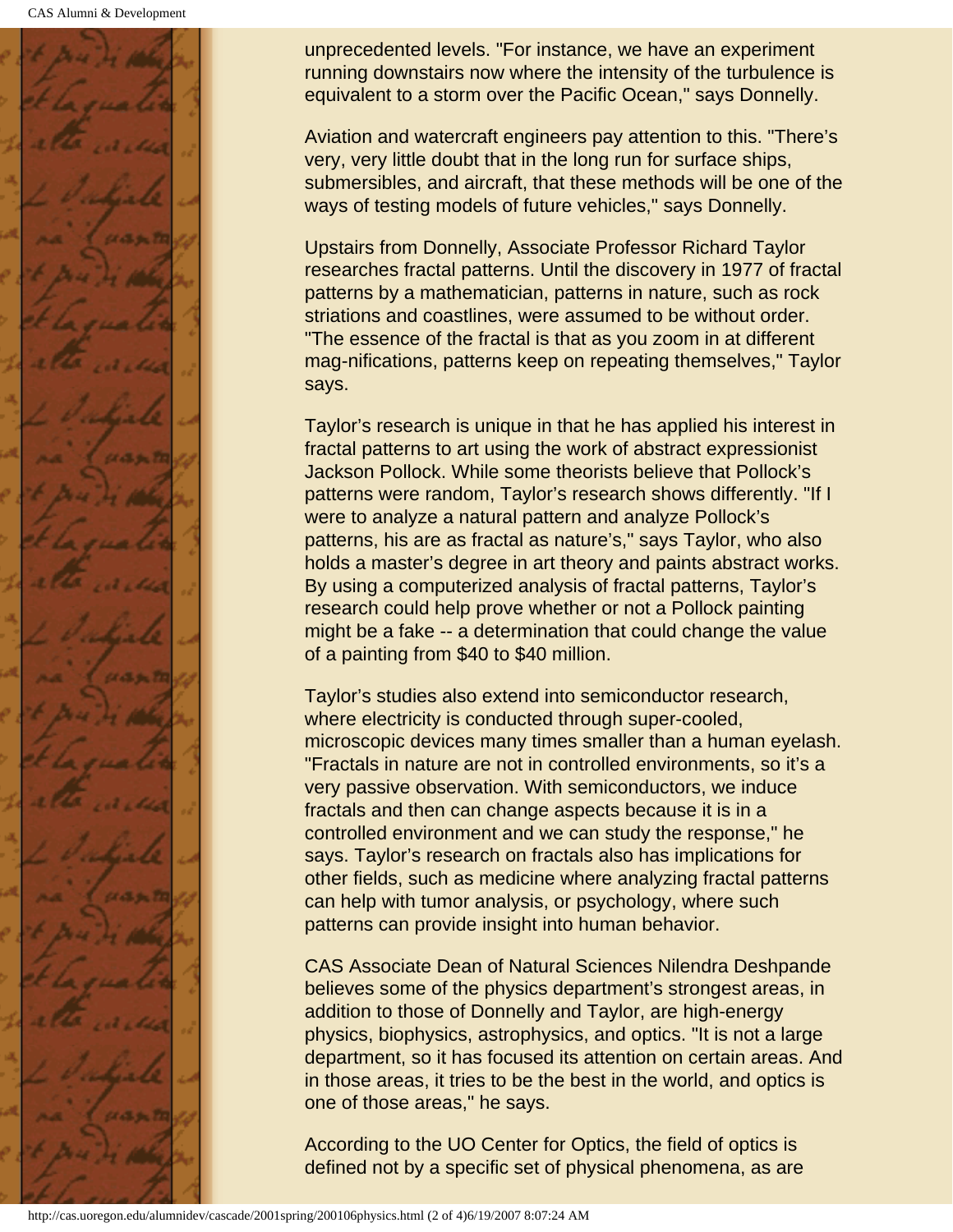

many fields in science, but rather by certain "enabling technologies," the most important one being the laser. By studying lasers and related technologies, UO physicists are making significant advances in technology. For example, professor Thomas Mossberg's research has helped pave the way for vastly improved products for the data storage and telecommunications industry. A \$1.5 million federal grant is currently enabling UO physicists to lead a three-university effort aimed at developing an advanced micro-processing device called a "quantum logic gate," which could allow for a number of cutting edge technological advances such as unbreakable encryption.

The physics department's strength lies in its forward-thinking faculty and research and the students who join the momentum. Alex Stange is a senior math and physics major who has worked in Donnelly's lab since June 2000. "The greatest asset of the physics department is its people; the professors who research and teach and the undergraduates and graduates who experiment," he says. "Over the years, Willamette Hall has become sort of a giant home for me, and I'm glad for it."



**COMMUNICATE INNOVATE LEAD** 

1245 University of Oregon • Eugene, OR • 97403-1245 (541) 346.3950 • FAX (541) 346.3282 • alumnidev@cas.uoregon.edu

Copyright © 2001 University of Oregon

Updated June 18, 2001

 **UO HOME ADMISSIONS FINANCIAL AID CAS HOME SEARCH**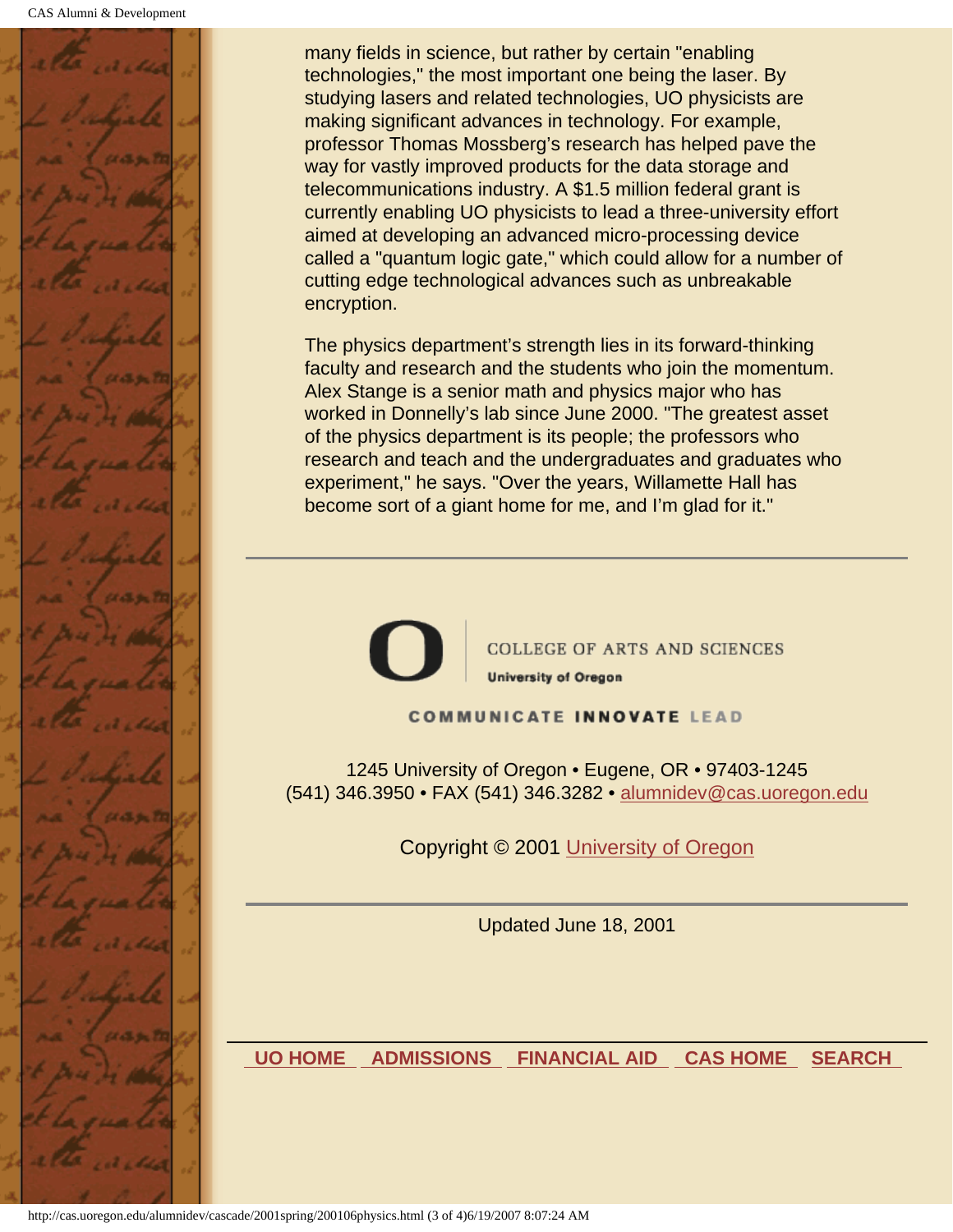college at a glance

giving to CAS

alumni

CAS news

CAS home page

# <span id="page-12-0"></span>ALUMNI & DEVELOPMENT UNIVERSITY OF OREGON<br>COLLEGE OF ARTS & SCIENCES

**CAS NEWS** 

## Career Tracks

Jobs for the Future and the Alumni Who Are Doing Them **Today** 

For today's graduates, as well as people contemplating a career change, the job market is brimming with opportunities. The U.S. Bureau of Labor Statistics predicts that between 1998 and 2008, employment will rise from 140.5 million to 160.8 million and the economy will grow by nearly \$2 trillion. Just what kind of employment opportunities will this create?

According to Larry Smith, director of the UO Career Center, two important influences regarding career area growth are technology and the population demographics of the U.S. and the world. "Technology advances in the biological area and computers will continue at a fast pace. In the U.S. in the next ten years, the proportion of retired persons will grow dramatically. The seniors will need additional health services, travel and recreational pursuits," says Smith.

A recent U.S. Department of Labor report echoes Smith's opinion. The department says the occupations that are expected to grow the fastest include those in the computer industry, such as engineers, analysts and database administrators; and jobs in the services-producing sector, especially healthcare.

Smith says the expanded array of job possibilities will require the application of fundamental skills in new settings with new exciting problems. A solid liberal arts education will be important. He says key preparation includes developing good analytical and communication skills; learning a second language; acquiring computer competence in word processing, spread sheet, data management and the web; and gaining skills in working as part of a team in a group setting.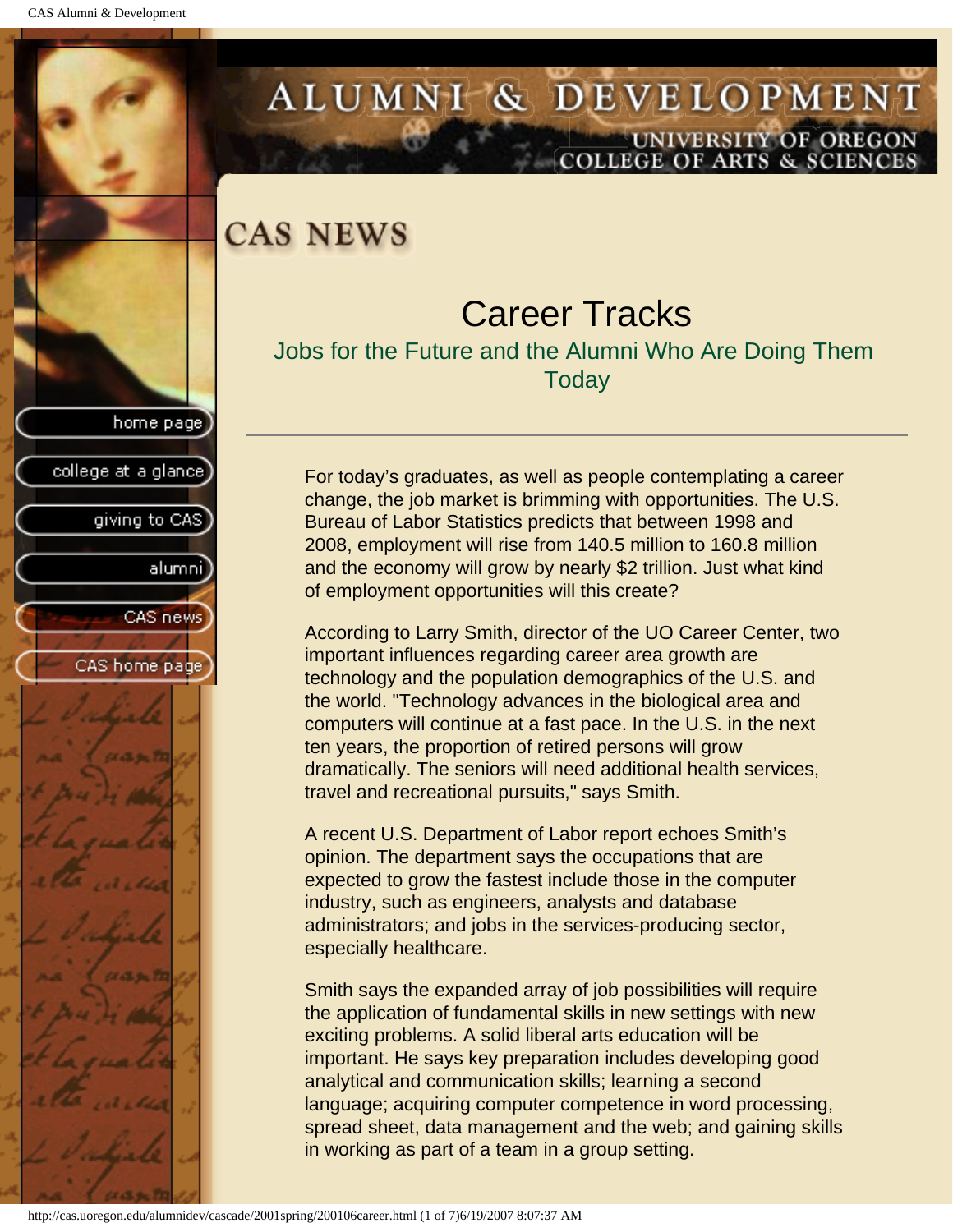

While the job opportunities are seen as greater, for some the number of choices is almost overwhelming, Smith says. "To take advantage of the choices the need increases to better understand one's strengths, values and goals."

The five alumni profiled below couldn't agree more. According to these CAS graduates, self-insight is important. Their advice to today's graduates: make sure you find something you enjoy and can feel passionate about.

#### [Ed Colligan '83](#page-13-0)

Senior Vice President, Sales and Marketing Handspring, Inc.

#### [Janel Dalin '91](#page-14-0) CAD Engineer Intel

[Chris Kantrowitz '97](#page-15-0) Chief Executive Officer The Groove Alliance

#### [F. Robert Miller '64](#page-16-0) Chief Executive Officer Entrepreneurs' Foundation

#### [Kathleen Weaver '65](#page-17-0)

Medical Director Office for Oregon Health Plan Policy and Research

#### **Ed Colligan '83**

Senior Vice President, Sales and Marketing Handspring, Inc.

<span id="page-13-0"></span>

For nearly ten years, Ed Colligan has been a major presence in building the handheld computing business, helping launch wellknown products such as the original PalmPilot. Now, working for his fifth start-up company since college -- Handspring -- Colligan continues to hold the future of technology in

the palm of his hand.

Colligan, who is the senior vice president of sales and marketing, co-founded Handspring with former 3Com Palm Computing colleagues Jeff Hawkins and Donna Dubinsky. At Palm Computing, the trio formed the core team that helped make the PalmPilot one of the fastest selling products in history. With the creation of Handspring, they are ready to achieve this same kind of success again.

"We have an incredible business to build here," Colligan says. "We think the future of personal computing is mobile and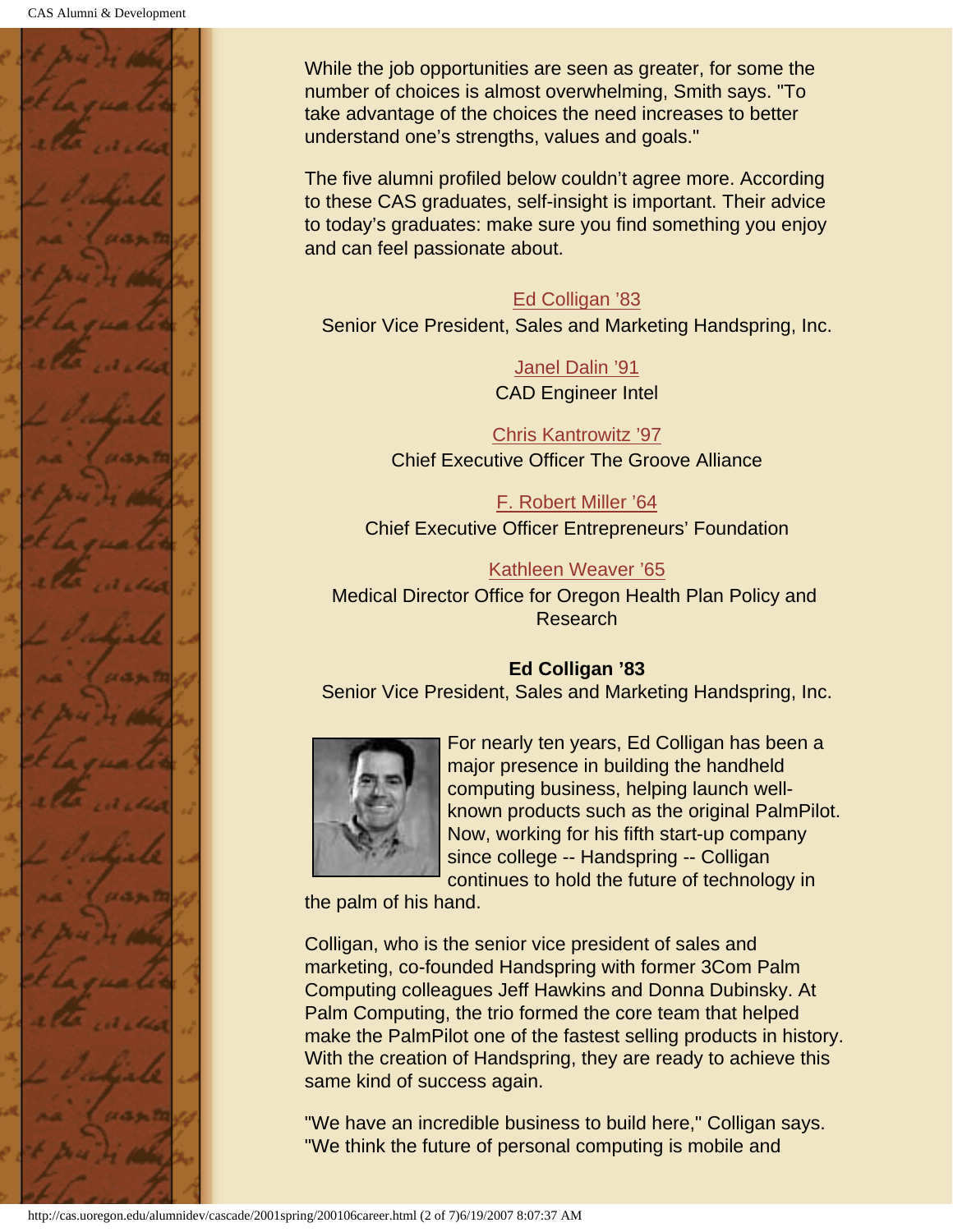

wireless, and we are at the center of the next major revolution in computing."

Handspring's first product, the innovative Visor, reflects Handspring's mantra to keep it small, simple, affordable and connected. The Visor, a personal digital assistant (PDA), is one of the industry's first true plug-and-play consumer products. Its unique Spring-board expansion slot allows users to put in a special card that can extend the Visor's functionality to wireless communications, MP3 players, paging, digital photography, and global positioning.

Colligan, who has been marketing technology products since moving to the Silicon Valley in the mid-80s, says it seems that the people who have the most success in the technology business are those who have a strong combination of technical and business training. But this isn't the only track to success, he says. "I have a political science degree and I know a lot of people who have been very successful in technology without having any technology experience. My advice is pursue this career path if you love it. If you are really interested in doing something, then you will do it well. Make sure the passion is there!"

<span id="page-14-0"></span>**Janel Dalin '91** CAD Engineer Intel



The evolution of technology is con-tinually changing how we navigate through today's world, both professionally and personally. So, it's no wonder that a recent U.S. Labor Department Report predicts that between 1998 and 2008, the occupations that will grow the fastest are computer-related:

computer engineers, computer support specialists, computer systems analysts, database administrators and desktop publishing specialists.

As a CAD engineer at Intel, Janel Dalin is already on a promising career track. Dalin, who started working at Intel a few years after graduating from the UO with a physics degree, says her job not only affords her good growth opportunities, but it also has allowed her to have a balance between lab work/ experimentation and engineering. "I also like the large variety of people I get to work with," she says.

Dalin's work as an engineer in Technology Computer Aided Design involves collecting data through experiments and monitoring of the manufacturing process about photoresist. Photoresist is the material that Intel uses to pattern its chips so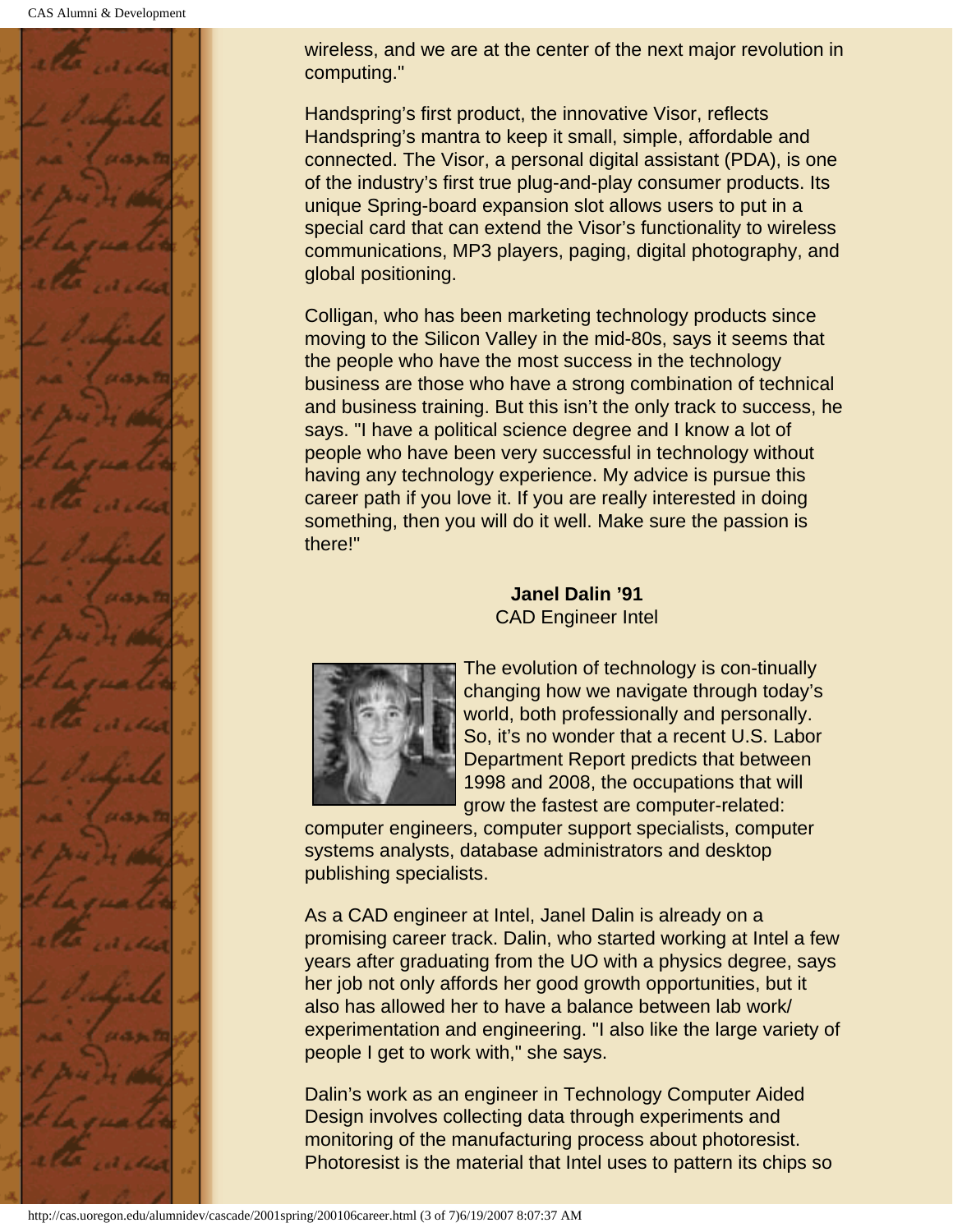<span id="page-15-0"></span>

that the circuits can be made. "With the data I collect, I set up models that predict how the process will work under different situations," says Dalin. "This helps manufacturing to better target their process for optimal manufacturing situations."

Dalin says the biggest challenge she faces on the job is continual change. "The materials that we work with are always changing," she says. "Our customer needs are always changing and the quality of models needed is ever increasing. It keeps you on your toes."

#### **Chris Kantrowitz '97**

Chief Executive Officer The Groove Alliance



For Chris Kantrowitz, working in the computer games industry is a natural way to combine long-time interests with a career. "I have been in the video games business since the age of fourteen," says Kantrowitz, CEO and cofounder of the Groove Alliance, a company that develops software and games that allow

users to play 3D games on the Internet. "There was never any other option. I love this industry and can't imagine doing anything else."

Newsweek, U.S. News and Business 2.0 are among those lauding the successes of this new company. David Bloom, staff writer for the Los Angeles Daily News, described the company's Web site, www.3dgroove.com, as "the home of one of the niftier pieces of Web programming around, a site that uses a tiny bit of code to create remarkably realistic three-dimensional games."

As CEO, Kantrowitz says he focuses on setting the company's direction and evangelizing its business to the outside world. His record speaks for itself. The Groove Alliance's top two smash games, Real Play and Tank Wars, are on Shockwave.com getting played approximately five million times a month. In addition, the company has shown innovation with its development of 3D Groove, the gaming platform that powers many of its games, as well as a 3D Groove plug-in that more than five million users have downloaded in order to play 3D Groove games.

According to the Occupational Outlook Quarterly (Summer 2000), the demand for video games is growing, as are the opportunities for the people who create them. While jobs change rapidly as new technologies emerge, current occupations include game designers, artists, sound designers, programmers, and game testers. Jobs also exist for producers, intellectual property lawyers and foreign language translators.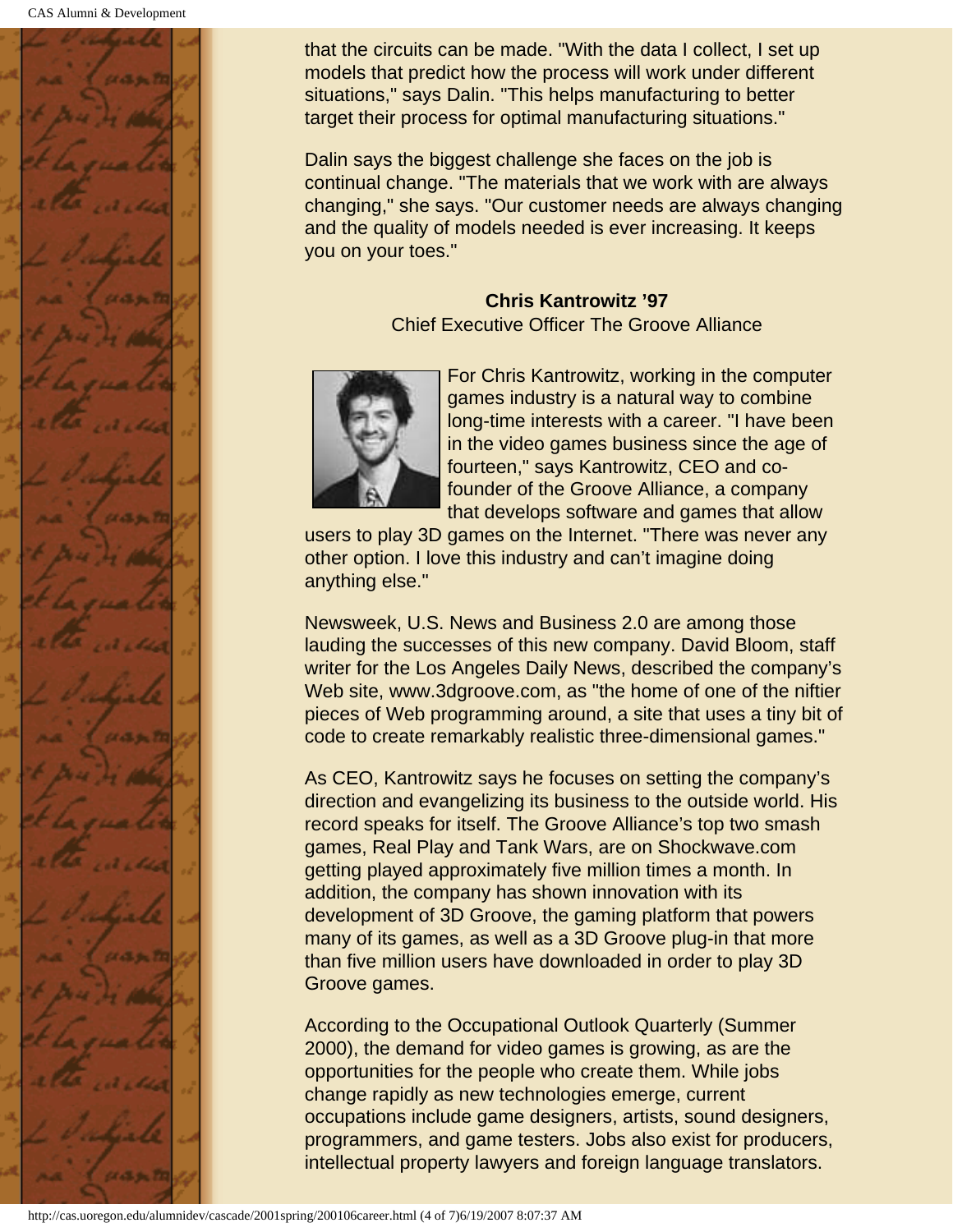<span id="page-16-0"></span>

For people interested in a career like his, Kantrowitz advises, "Study hard and put systems in place for yourself so that you are constantly educating yourself after school. This business changes so fast and your knowledge can become obsolete very quickly."

#### **F. Robert Miller '64**

Chief Executive Officer Entrepreneurs' Foundation



After a twenty-five year career working as president and CEO of a number of successful high technology Silicon Valley firms, Bob Miller has found a new way to direct his leadership energies. Miller is the CEO of the Entrepreneurs' Foundation (EF), a group dedicated to channeling the energy, wealth

and innovation of the entrepreneurial sector to continuously enhance the San Francisco Bay community.

Established in 1998, EF is one of a growing number of organizations interested in building a bridge between the forprofit and nonprofit sectors by using venture capital philanthropy strategies. EF accomplishes its objectives by engaging earlystage, start-up companies to develop a culture of community volunteerism and outreach. As participants, companies establish a corporate community involvement program and make a small equity contribution to EF. Half of the contribution funds EF and its long-term philanthropic investments in education and youth development; the company may designate the other half to its own philanthropic programs.

"Our vision is to have thousands of companies engaged in strengthening their local communities, with tens of thousands of employees volunteering their time to nonprofit organizations," says Miller.

By the end of 2000, 73 companies had joined EF and last year, over 6,200 employees had volunteered at 85 nonprofit organizations, Miller says. EF is already in the process of replicating its successful model in other high technology areas throughout the U.S.

According to Experience Magazine, the field of venture philanthropy represents a radical merger between the nonprofit and for-profit worlds -- one that is creating opportunities for young professionals to "do good" while developing first-rate business skills. For seasoned professionals like Miller, venture philanthropy provides a way to give back to the community. "Through EF, I can substantially leverage my organizational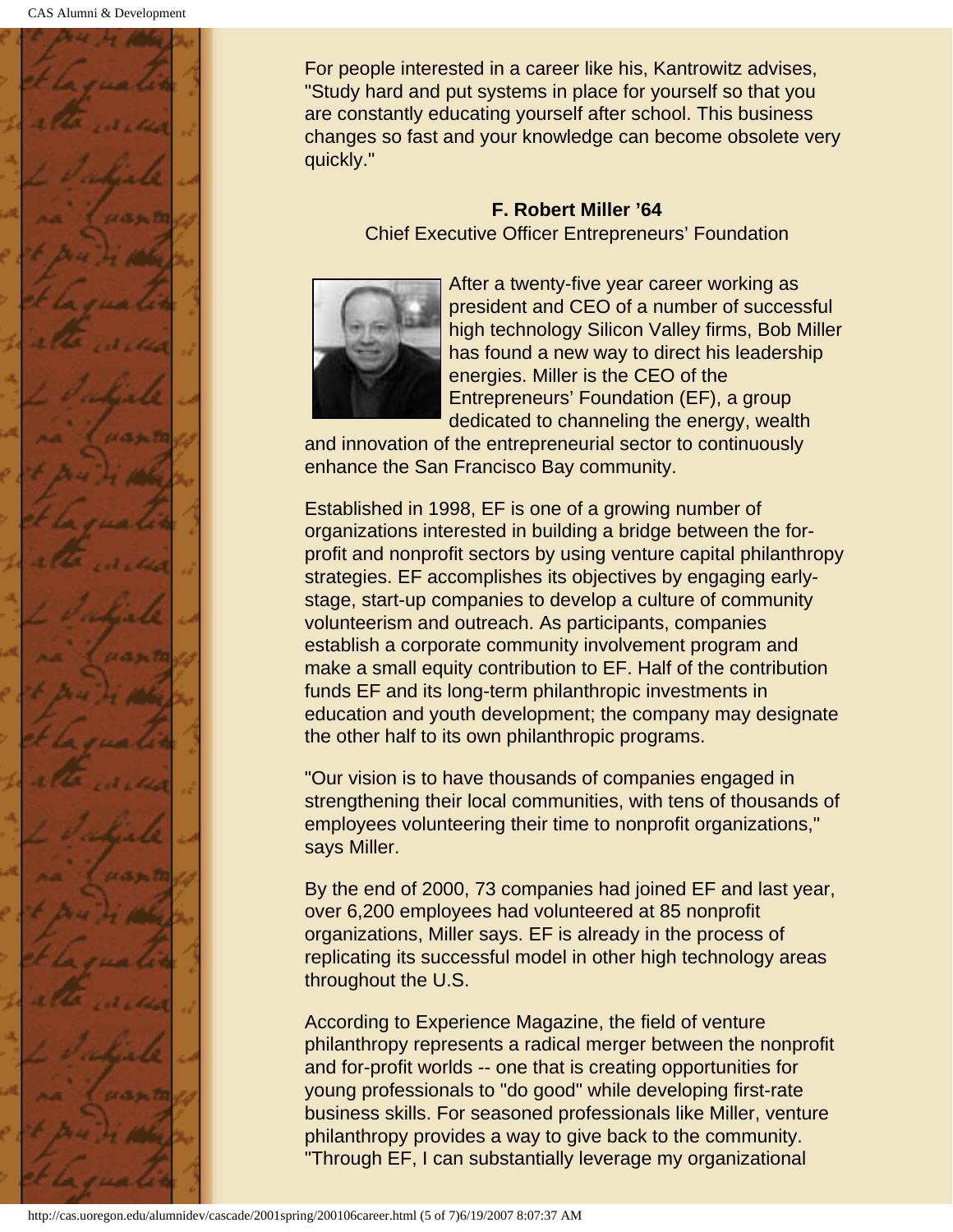<span id="page-17-0"></span>

development and leadership skills to have a real impact and to make a difference," he says.

**Kathleen Weaver '65** Medical Director Office for Oregon Health Plan Policy and Research



Since the age of five, Kathy Weaver knew she wanted to be a doctor. Today, after nearly thirty years as an internist and now as medical director for the Office for Oregon Health Plan Policy and Research, Weaver has no regrets. "I've never thought of my career as working - still don't -- because I enjoy it so much," she

says.

For people who want to work in healthcare, the outlook is good. According to the U.S. Bureau of Labor Statistics, the healthcare industry is one of the largest job sectors in the country. With an aging population and increased use of new medical technology to diagnose and treat illnesses, health care occupations are expected to grow even more.

Weaver, who also served as an Oregon Health Services Commissioner, agrees. She thinks the healthcare jobs that will grow the fastest are those for mid-level practitioners, such as nurse practitioners, physician's assistants and physical therapists; careers in telemedicine; and careers where specific technical skills may be applied such as radiology imaging.

Weaver also sees an increased interest in a more team-based approach to healthcare with doctors, nurse practitioners and physical therapists working closely together. In addition, there is also a more team-oriented spirit between doctor and patient, she says.

"The healthcare field is very rewarding," says Weaver, "plus you can go and live where you want and have control over your life." She also points out that healthcare professionals are often able to combine multiple interests. For example, you may combine a love of computers with medicine to write electronic journals or combine horseback riding with physical therapy, she says.

For Weaver, moving from private practice to the public sector has offered her a way to expand upon her interest in the socioeconomic part of medicine. "While I miss not being one-on-one, I'm able to practice 'population' medicine," she says.

In 1996, Weaver received the CAS Alumni Fellows Award for her career achievements.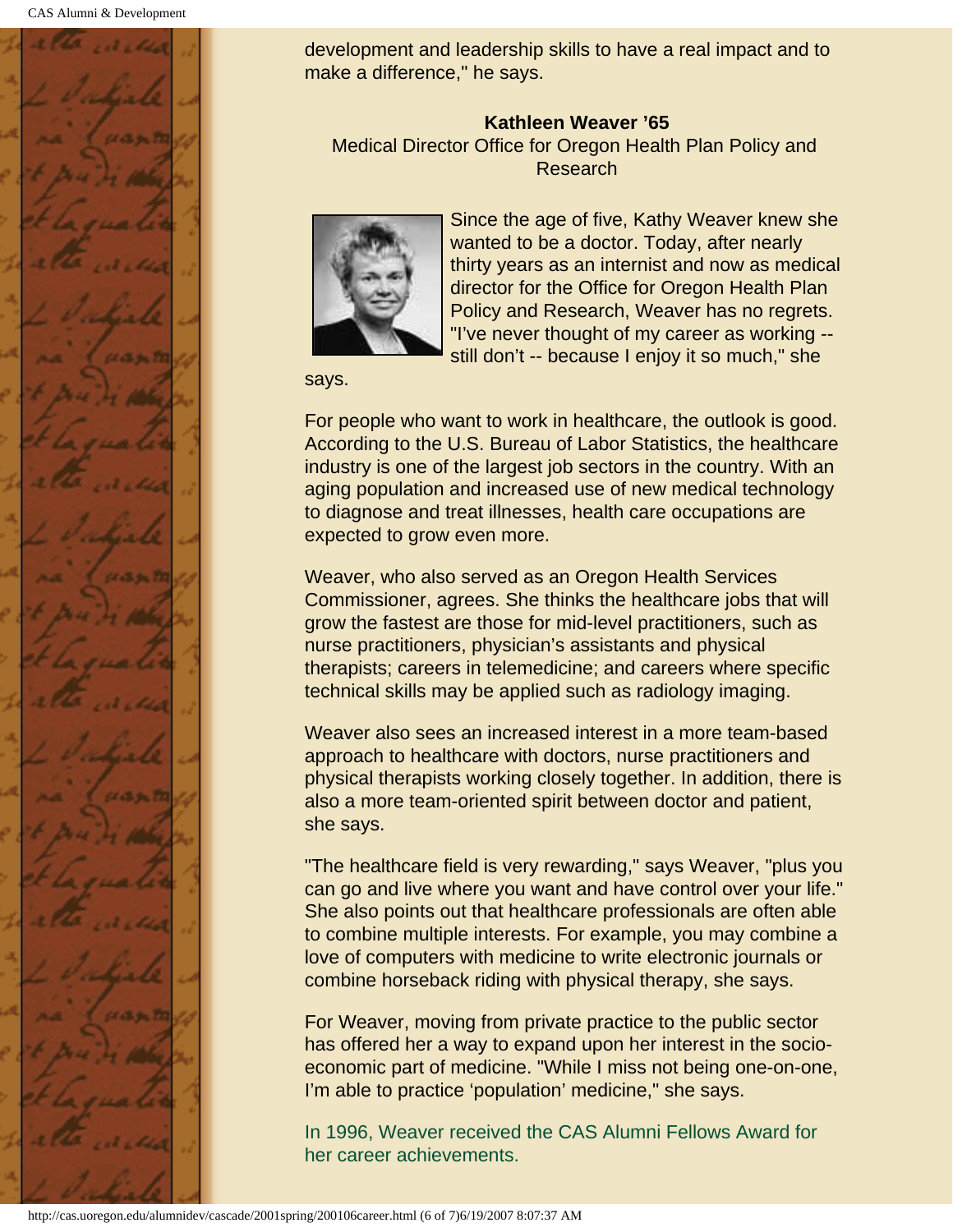giving to CAS

alumni

CAS news

CAS home page

college at a glance

# <span id="page-18-0"></span>ALUMNI & DEVELOPMENT UNIVERSITY OF OREGON<br>COLLEGE OF ARTS & SCIENCES

## **CAS NEWS**

# The College of Arts and Sciences

Look Where It Can Take You

Whether you want to lead a classroom or a company, the best place to start is with a liberal arts education from the University of Oregon College of Arts & Sciences. Here, you'll receive the best all-around preparation for professional success and enduring personal satisfaction. For more information, call the UO Office of Admissions at (800) BE-A-DUCK, or visit the College of Arts & Sciences web site: <http://cas.uoregon.edu>.



http://cas.uoregon.edu/alumnidev/cascade/2001spring/200106lookwhere.html (1 of 3)6/19/2007 8:07:47 AM